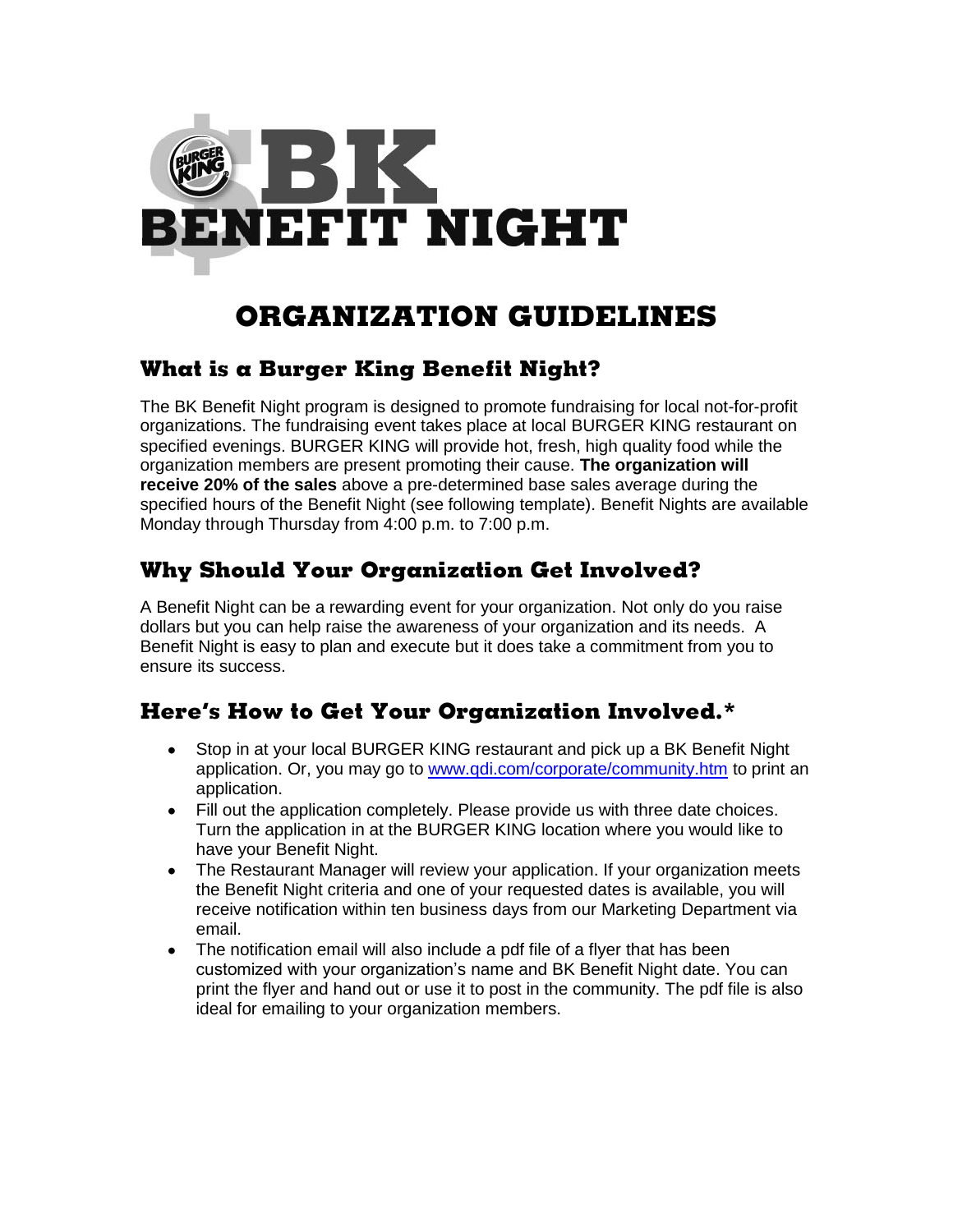### **Keys to a Successful Benefit Night**

The Benefit Night contribution formula is based on 20% of sales above average sales for that time period. If you fail to promote the event and sales are normal there is little benefit for you. On the other hand, if the event is promoted and there is lots of customer traffic, you have the potential to earn extra money for your organization's needs.

- Promote the event within your organization through newsletters, postcards or announcements at meetings.
- Print the custom flyer provided. Distribute to the community. Have your members display at their place of work. Email the flyer to your members.
- Send out press releases and public service announcements to local newspapers, radio stations and television stations.
- Have volunteers available during the event to welcome customers and distribute information about your organization.
- You are welcome to add some excitement to your Benefit Night with handouts, door prizes, decorations etc. that you provide.

## **Burger King Will Help You!**

- Posters may be displayed in the restaurant starting two weeks prior to your Benefit Night. In addition, bagstuffers (that you print) may be distributed at the restaurant.
- Weather and time allowing, the restaurant will display your Benefit Night on the marquee the day of the event, (For example: MAPLE SCHOOL BENEFIT TONIGHT 4PM – 7PM).
- Provide ample staffing and food to serve Benefit Night customers.

We hope our Benefit Night program offers your organization many opportunities. Following is a sample of the Benefit Night template to demonstrate how sales goals are determined.



Another community involvement project sponsored by Quality Dining, Inc. ®

\*Quality Dining, Inc. reserves the right to determine the eligibility of Benefit Night partners.